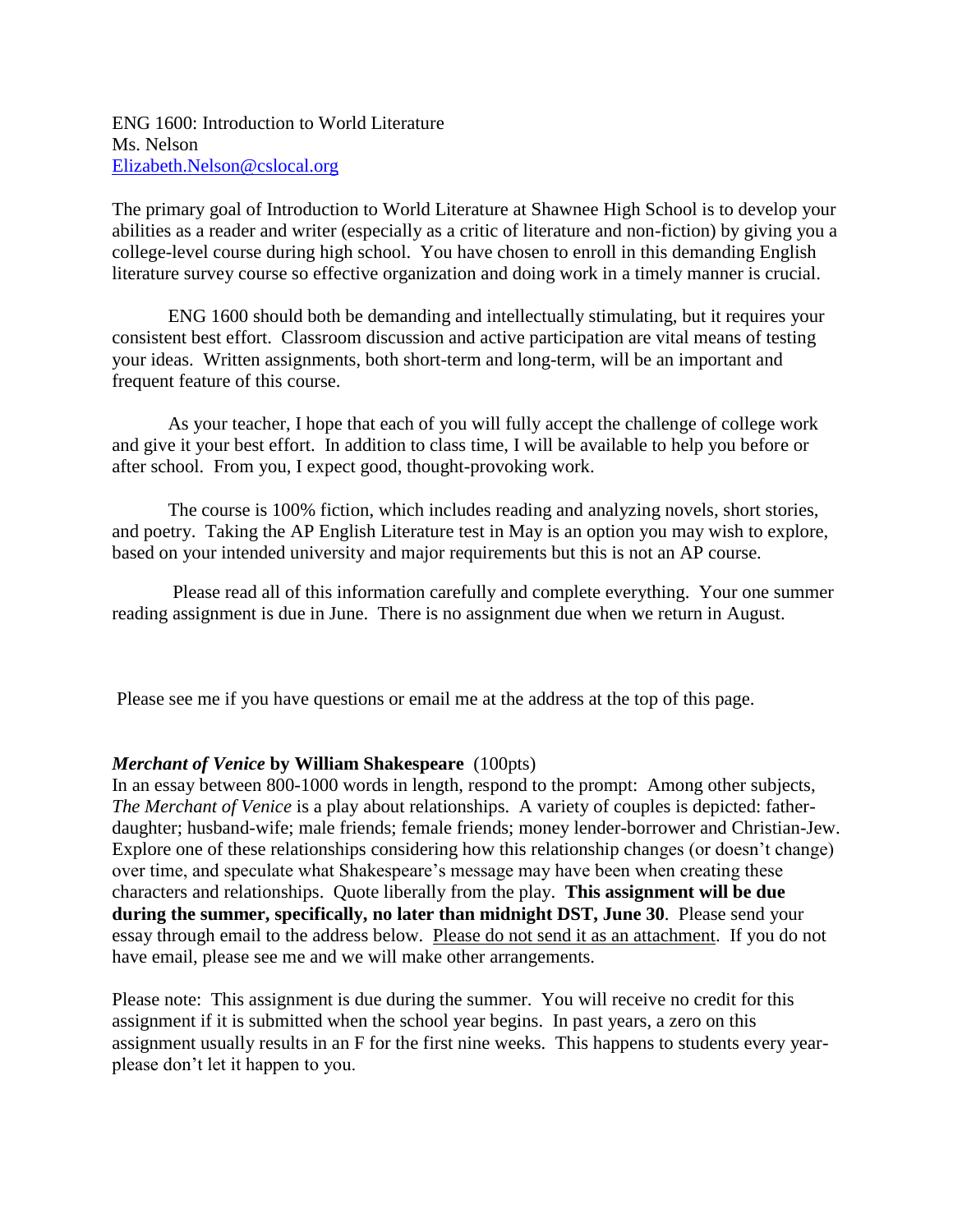I encourage you to **keep a copy of what you are sending me**. You will need to bring a copy of your essay to class, so keep a copy available. Please do **not** send your work as an attachment.

Again, here is my email address: Elizabeth.Nelson@cslocal.org If you do not have email access, again, please see me so we may make other arrangements.

In the days following your submission I will email you confirming that I have received your essay. I'll be traveling this summer, so don't panic if you don't hear from me immediately.

When school starts in August, this assignment and the discussion on *The Merchant of Venice* is where we will begin.

A few other things to keep in mind for ENG 1600:

Please bring all work to class. No matter the point value, every assignment must be submitted at the beginning of class. No credit will be given for work turned in after class. There are few grades in this course, so please be diligent. I cannot stress enough the importance of submitting all work. This is not the place to forget to do your reading or your homework.

You will need to purchase your summer reading books on your own or maybe you have a sibling or friend from whom you may borrow the books. In any case, the edition of books you use is your decision. I recommend the Folger Library edition of *The Merchant of Venice*. There are several very good editions of Shakespeare available but I like the scene summaries and definitions of words that accompany the text. The ISBN number for this book is: 0-671-72277- 8. This edition is reasonably priced, it's about \$6.00. An electronic book version of the play is fine too.

If you have questions, please make sure you come ask before the end of the school year. Don't wait. I'll be in Tampa, Florida scoring the AP Language exam, so please don't delay in asking for clarification. If you have questions in the summer though, please email me at the address I gave you for your essay, and I will respond as quickly as possible to your query.

Have extra time and don't know what to do? Read a book. In recent years, instructors at the high school and college levels have encouraged students to read beyond the Western canon of literature. With the advent of the Common Core Curriculum, the classic texts have resurged. Here are some suggested titles you may want to explore over the summer. Many are classics, but there are a few more modern texts included:

The Bluest Eye by Toni Morrison Light in August by William Faulkner The Awakening by Kate Chopin A Room with a View by E.M. Forster